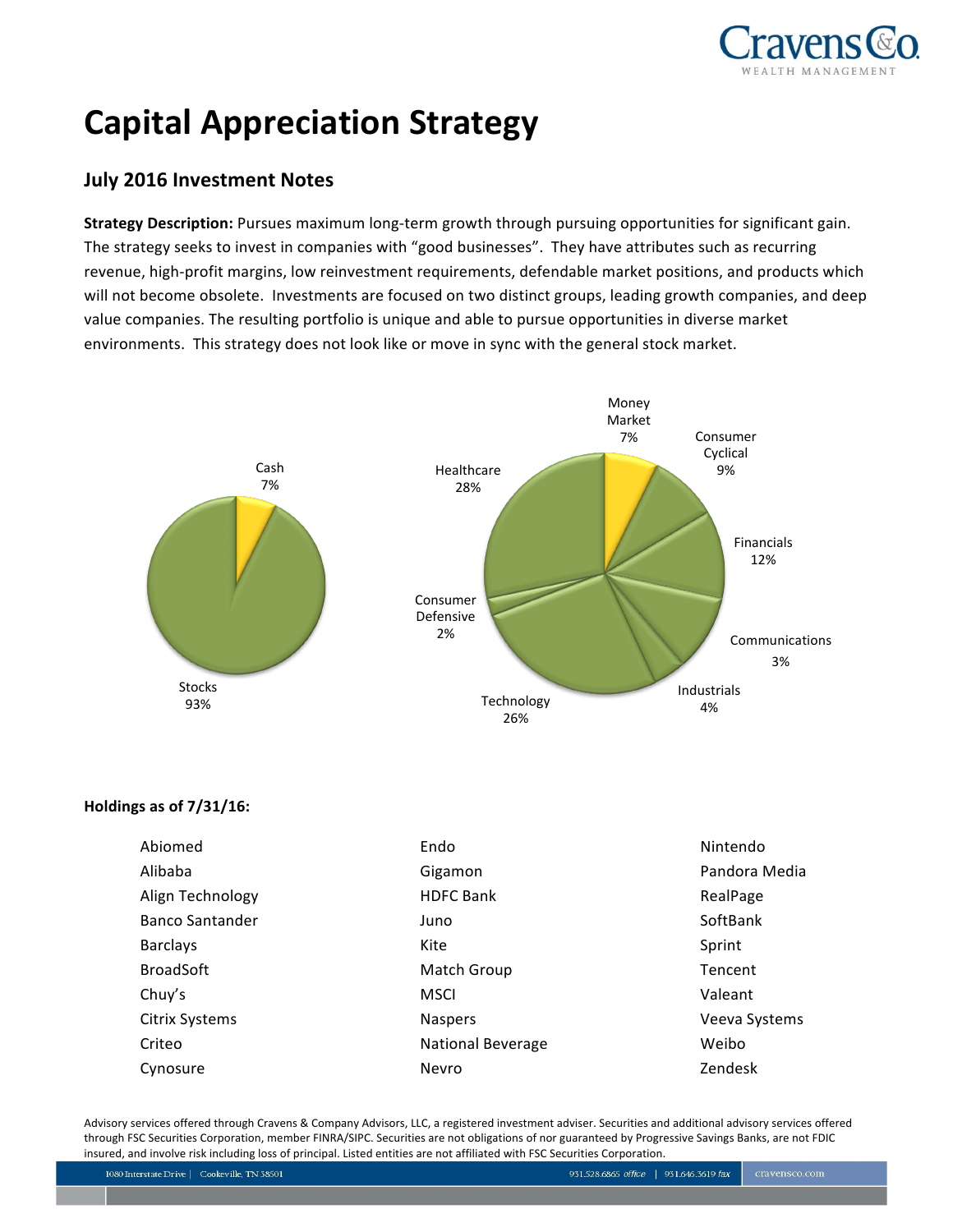#### **July Commentary:**

July provided a reward for our shift in April toward being aggressive. One month is not a reason for celebration, but July returns were more than double our best single month since November of 2013. The shift resulted from reviewing what used to work so well for us in the past and contrasting that with decisions made during what has been a frustrating past two years.

Without going into great detail, the following were areas of contrast found in our review.

 Too much emphasis on market timing. Managing to avoid decline instead of to take advantage of opportunities. Focusing on the story instead of demanding stock prices maintain upward momentum. Not cutting losing trades soon enough. Less trading. More emphasis on international companies.

Changes were made in all but one area. Though overweighting toward international companies has hurt returns, we have continued down this path. This overweight toward international is due to those markets and companies being less expensive and offering greater growth than the US. While large US companies have outperformed for several years, we don't see this as able to continue long term. It doesn't stand to reason for the more conservative slower growing companies to outperform the faster growing companies indefinitely. Keeping this allocation has so far been the right move as those markets have begun to rebound.

Current market indicators show the US market as expensive compared to history on most measures. There are two ways for this to work out. The market could decline to make stocks less expensive, or the companies which make up the market could increase their earnings more than expected. The market strength and the improvement in the economy make us believe the likely scenario is greater growth and inflation than is expected will prevail and in turn support current market valuations. This is certainly just a best guess, but experience has taught us the stock market tends to be a predictor of what will happen in the economy instead of vice versa.

# **Activity:**

# **Bought**

 **General Thoughts:** Being in the middle of earnings season and being fully invested slowed down our buying. We want to react to, and invest in the companies reporting great earnings instead of buying right before the earnings are released.

# **Nintendo**

- o **Description:** Nintendo and its subsidiaries develop, manufacture and distribute entertainment products. The Company is engaged in the development of hardware and software for handheld and home console video game systems.
- o **Thoughts:** Our desire to own Nintendo comes from their partial ownership in Niantic. This is the company who created and owns the software which makes the Pokemon Go game possible. This is a purchase with the potential to make us look silly as Pokemon Go has taken the world by storm but could easily be a fad. If you haven't seen how the game works have a youngster, show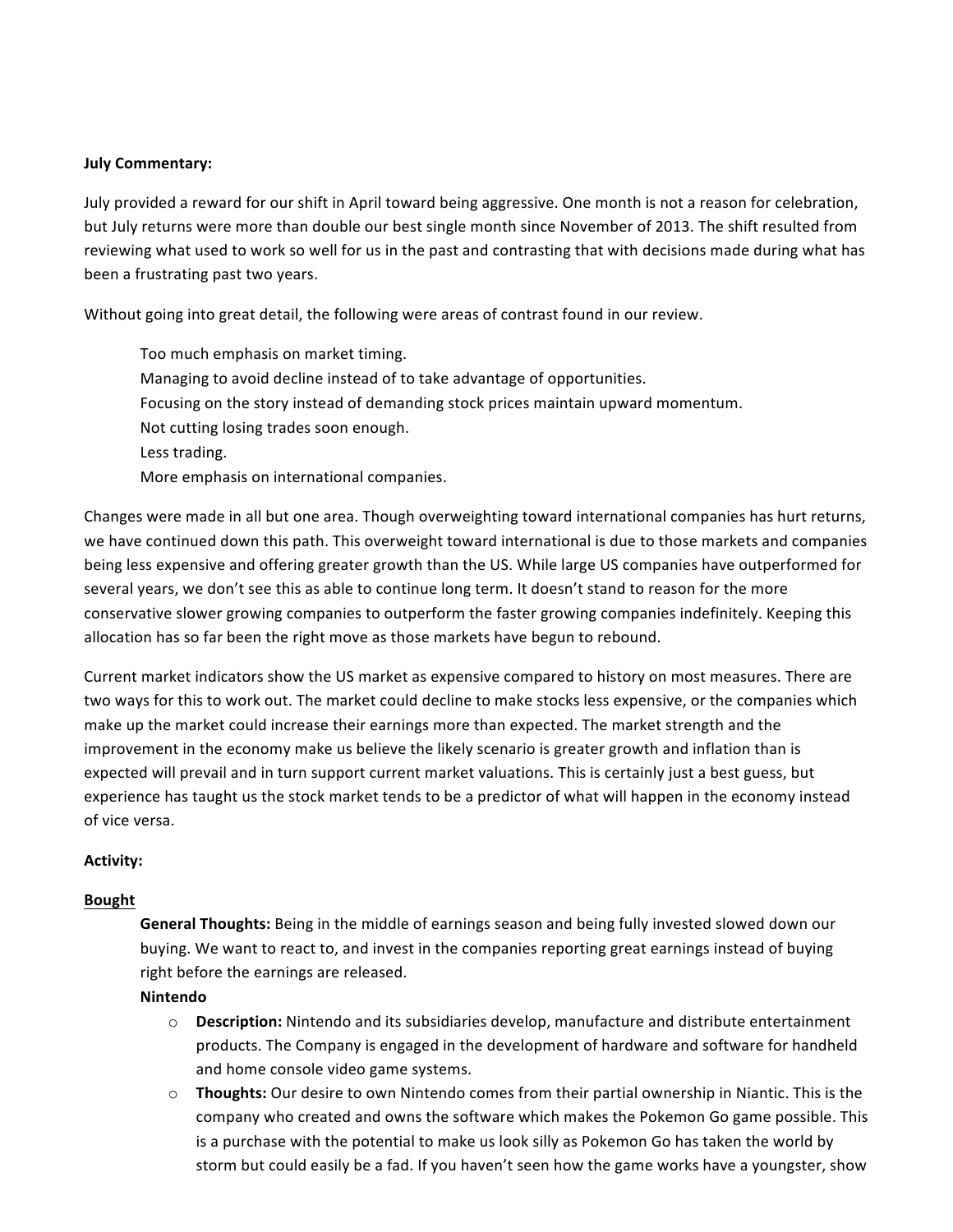it to you. It is an amazing way of bringing together the virtual world with the real world. There are potential uses for the technology which go beyond anything we can imagine. Even without Niantic, the Pokemon franchise which is owned by Nintendo has been revitalized which can translate into revenue for Nintendo through new movies, shows, and games.

# **Sold**

 **General Thoughts:** These sells were done late in the month, and most of the proceeds were not reinvested by month end. They all share the common attribute of being some of our weaker performers even though several were positive. We love the stories**,** so we may buy some of them back if they start to outperform. In the mean time, we shift this money toward the market leaders.

#### **Cellectis**

- o **Description:** Cellectis is a gene-editing company, employing its core proprietary technologies to develop products in the emerging field of immuno-oncology. Its two segments include Therapeutics and Plants.
- o **Thoughts:** This is one of 3 immunology stocks we have held. Using patients own immune system to fight cancer has shown some amazing potential in the fight against cancer. What sets them apart from the other immunology companies is that their procedure could be in a mass market pill form, while the other treatments are based on individualized treatment.

# **Charles Schwab**

- o **Description:** Charles Schwab is a savings and loan holding company, which through its subsidiaries is engaged in securities brokerage, banking, and related financial services. The Company operates in two segments namely Investor Services and Advisor Services
- o **Thoughts:** They should see a stong increase in earnings when the short-term interest rates rise. This is due to the money market mutual funds the company manages but currently has a hard time charging for due to the low rate environment.

# **Novo-Nordisk**

- o **Description:** Novo-Nordisk is a healthcare company that is engaged in the discovery, development, manufacturing and marketing of pharmaceutical products. The Company has two business segments: diabetes & obesity care and biopharmaceuticals.
- o **Thoughts:** The world and especially America is dealing with an increase in obesity. These guys make money off of that trend. Note this holding was retained in our High Quality Strategy.

# **Zoes Kitchen**

- o **Description:** Zoes Kitchen operates casual restaurant concept serving a distinct menu of fresh, wholesome, Mediterranean-inspired dishes delivered with Southern hospitality.
- o **Thoughts:** We love the food, how the company is in the middle of the move toward fast casual restaurants, and their growth potential. We dislike the valuation and the lack of upward momentum in the stock price.

# **Highlighted Holdings**

# **Banco Santander**

- o **Description:** Banco Santander is a commercial bank. The Company offers retail banking, wholesale banking, asset management and insurance services.
- o **Thoughts:** Banco Santander's bounce was hampered by the Brexit. They have a global franchise with significant exposure to Latin America which is rebounding. .Though current earnings are low, the earnings potential of the European banks is tremendous. We will see if they can renew their upward move, if not we will move on.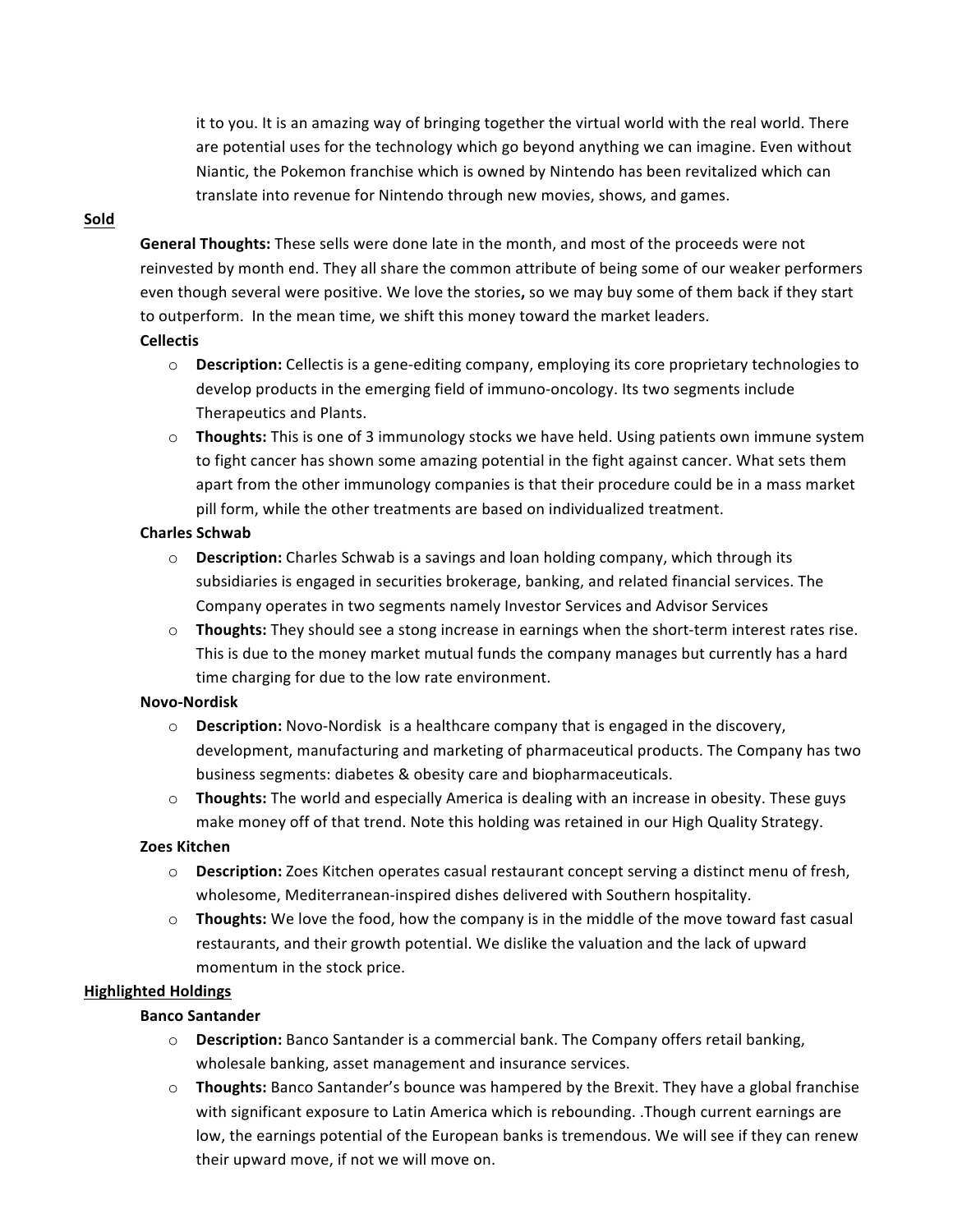#### **Endo**

- o **Description:** Endo is a specialty healthcare company. The Company is engaged in developing, manufacturing, marketing and distribution of branded pharmaceutical and generic products as well as medical devices.
- o **Thoughts:** Our deep value drug companies, Endo and Valeant are great examples of companies with significant earnings which are in the headlines with bad news. They exemplify the term "headline risk". But our patience will be determined on how they react to their earnings report in early August.

#### **Match Group**

- o **Description:** Match Group is engaged in providing dating products. It operates approximately over 45 brands, including Match, OkCupid, Tinder, Meetic, Twoo, OurTime, BlackPeopleMeet & FriendScout24 designed to increase likelihood of finding a romantic connection.
- o **Thoughts:** Finding a monopoly is hard, but Match is building one. They own most of the popular online dating sites including Tinder.

#### **Naspers**

- o **Description:** Naspers is a multinational media group engaged in operating media and internet platforms. Its operations include internet services and ecommerce including online classifieds, online retail and payments pay television and print media.
- o **Thoughts:** Softbank, Tencent, Alibaba, and Naspers make up 13% of our investments. While the names are not common to most Americans, they are all large companies who are major players in internet related businesses and private investment markets around the world. For example they all have ownership in the "Uber" of China and separately the "Uber" of India. They all have core businesses but also focus on investing in the "next big thing", buying or investing in companies with potential to be the leading growth companies of tomorrow.

#### **Softbank**

- o **Description:** SoftBank along with its subsidiaries provides mobile telecommunication services, sale of mobile handsets and accessories, fixed-line telecommunication services, internet-based advertising and data and broadband services.
- o **Thoughts:** Softbank's stock had rough July due to purchasing UK based ARM Holdings. We actually like this purchase. The decline in the British Pound made the purchase less expensive. ARM has a great business, they receive royalties from their chip designs. They are a key beneficiary of the internet of things movement, smart phones, and the new wave of sensors being used in cars. The market didn't like it, but the deal is for cash so all of the future earnings from this profitable company will go to softback shareholders. Also see Naspers above.

#### **Sprint**

- o **Description:** Sprint is a communications company offering wireless and wireline communications products and services to individual consumers, businesses, government subscribers and resellers.
- o **Thoughts:** Sprint had a huge month up 35% for the month of July and 78% since our initial purchase on March 30, 2016. They showed increasing traction in their fight to take customers from Verizon and AT&T. This is the kind of move in the stock price and turnaround in the business we are hoping for when buying beaten down companies.